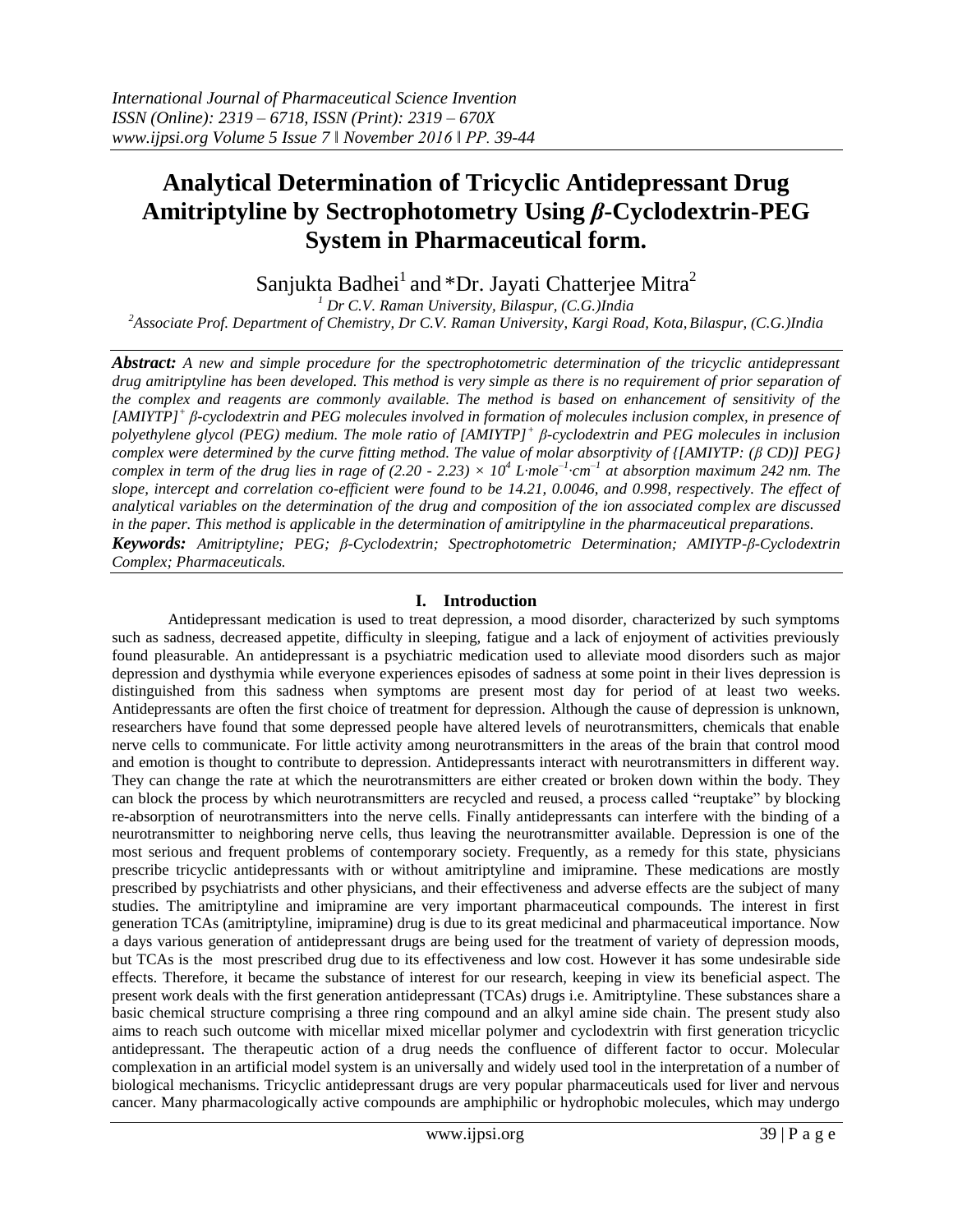different types of association and whose site of action in the organism is the plasma membrane. Amphiphilic compounds bear an ionic or non-ionic polar head group and a hydrophobic portion. In aqueous medium they are able to organize themselves as micelles, bilayers, monolayers, hexagonal or cubic phases.

Analytical procedures capable of both identifying and quantifying these drugs are needed in forensic toxicological practice. Imipramine hydrochlorides, [IMI] HCl, Amitriptyline hydrochloride [AMIYTP] HCl, are members of the dibenzazepine class of the drugs. They are important tricyclic antidepressant commonly used in the treatment of emotional and psychiatric disorder [R.F. Doerge, Wilson and Gisvolds 1982]. Their efficacy in alleviating depression has well stabilized. The vast pharmaceutical success of these medicinal agents has made dibenzazepine a major area of research in heterocyclic chemistry [A. Rosowsky, 1984, R.K. Smalley**,** 1984**,** British Pharmacopoeia, 1984, United States Pharmacopoeia, 2002] and an important branch of commercial importance in pharmaceutical science.

cyclodextrins (CDs) are considered as one of the most suitable artificial receptors for the vectorization of guest hydrophobic molecules (drug, dyes, detergents, pesticides, etc.) in aqueous media [4-6]. In fact, the use of CDs as a new family of pharmaceutical excipient and drug carriers has become an increasingly accepted method for many therapeutic molecules [7]. Various analytical methods have been reported for de-termination of amitriptyline including spectrofluoromet-ric [8], fluorospectrophotometric [9-14] flow injection method [15] atomic absorption spectroscopic [16], con-ductometric [17,18], high performance liquid chroma-tographic [19,20], voltammetric [21] and chroma-tographic [22] methods.



**Scheme 1.1 [AMIYTP] Cl:** Chemical Name: [3-(10,ll-dihydro-5H-dibenzol [a,d] cyclohept-5-ylidene) propyldimethylamine]

The conventional batch process solvent extraction is a tedious and time consuming procedure. Therefore it seems necessary to develop a sensitive, simple and fast identification and determination of Amitriptyline. The proposed method is based on the enhancement of sensitivity of [AMIYTP: *β*CD] complex in presence of polythene glycol (PEG) medium. The optimization of analytical variables is discussed in this paper. The method is simple, sensitive and reproducible. This method has been applied for determination of amitriptyline in pharmaceutical preparations.

# **II. Experimental**

## **2.1. Reagents**

All chemicals used were of analytical grade reagent (Merck). The standard solution of amitriptyline (l000 ppm) was prepared by dissolving its 1.000 g in 1 liter deionized double distilled water. The working solutions were prepared by the appropriate dilution of the stock solution. Solutions used were prior filtered. The *β*-cyclodextrin 1000 ppm (8.81  $\times$  10<sup>-4</sup> M) solution was prepared by dissolving its 0.1gm in 100 ml deionized double distilled water, and further diluted to 800 ppm (7.04  $\times$  10<sup>-4</sup> M) with double distilled water. The PEG solution 1000 ppm (2.5  $\times$  10<sup>-3</sup> M) was prepared by dis-solving its 0.1 gm in 100 ml deionized double distilled water, and it was further diluted to 20 ppm  $(5 \times 10^{-5}$  M) with deionized distilled water. All working solutions employed were prior filtered and degassed, by the de-gassing unit.

## **2.2. Equipment**

Systronics UV -VIS double beam spectrophotometer –2201 matched with 1 cm quartz cell were employed to determine the absorbance. Source and sample positions are software optimized to keep the unit always at its peak performance.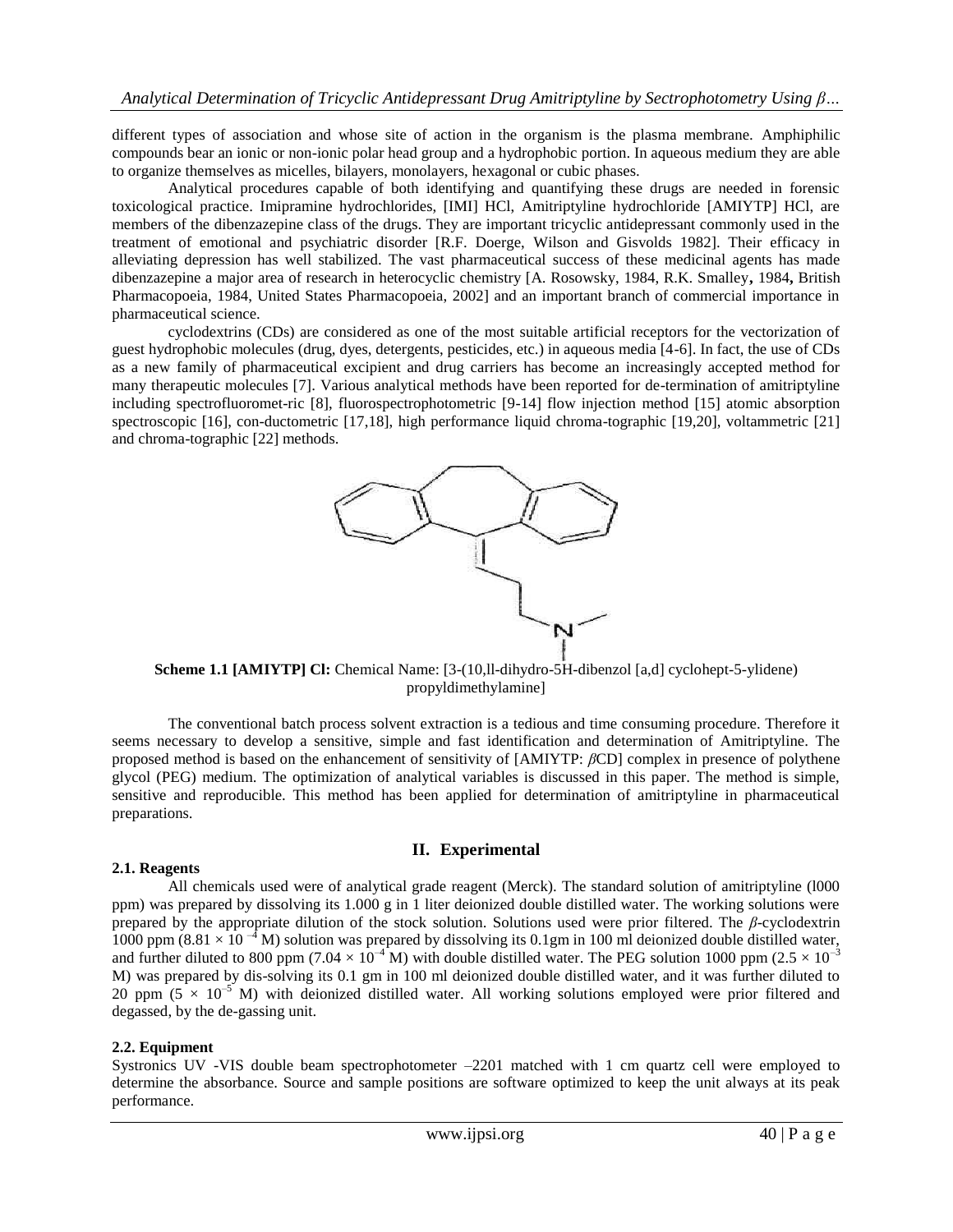# **2.3 Procedure for determination of Amitriptyline**

Aliquots 2 ml of the standard solution of amitriptyline having varying concentrations from 0.1, 0.2, 0.3, 0.4, 0.5, 0.6, 0.7, 0.8, 0.9 and 1.0 ppm were taken in 10 ml volumetric flasks. In each volumetric flask 2 ml of β-CDs solution and 2 ml of PEG solution are added. Then make up the solution up to the mark on volumetric flask with double distilled water. Then measured their absorbance at 242 nm against the reagent blank, and prepared the calibration graph by plotting absorbance versus concentration of amitriptyline. Fig (3.1), (Table 3.1).The similar procedure was repeated with sample solution, which was prepared from pharmaceutical product. The concentration of Amitriptyline in the sample solution was computed by using the calibration curve prepared under similar condition.

# **III. Result and Discussion**

# **3.1 Reaction mechanism and composition of complex**

Amitriptyline gives ion-associate species with β-CD and PEG system and the absorbance increases with increase in the concentration of amitriptyline. Amitriptyline cation reacts with β-CDs to give an inclusion complex. Their stochiommetry are 1:1 indicating that the complex is formed by the association of a molecule of β-CD per each molecule of [AMIYTP]<sup>+</sup>, as usually found for most cyclodextrin / drug complexes. Considering this 1:1 stochiommetry the molecular encapsulation process can be represented by eq.3.1

.m  $[AMIYTP]^+Cl + nβ CD$  ${[AMIYTP]}m({BCD)_n}^{m+}{Cl...}$  eq.3.1 Where  $n = 1$  to 2.

This reaction has been used for the determination of cationic antidepressant drug Amitriptyline in presence of PEG molecule. The solubilization as well as the viscosity of an aqueous solution of polymer bound system is higher than the solution of pure polymer. The expected reaction in the PEG medium can be expressed as eq.3.2

$$
m[AMIYTP]^+ CI + n \beta CD + \chi PEG
$$
 {[AMIYTP]m~~T(β~~CD)<sub>n</sub>(PEG)  $\chi$ ]}<sup>m+</sup>Cl... eq.3.2

Where, value of ' $\chi$ ' may vary from 3-4 and  $[AMIYTP]$ <sup>+</sup> = cation of the drug Amitriptyline

The mole ratio of  $[AMIYTP]^+$  to  $\beta$ -CD and PEG molecules involved in formulation of molecules inclusion complex, were determined by the curve fitting method by plotting  $log(A_{eq}/A_{max}.-A_{eq.})$  vs. Concentration.  $A_{eq.}$  = Absorbance of the complex when reagent was in equilibrium, Amax. = Absorbance when reagent was in constant excess.

The value of slope for β- CD and PEG were found to be ratio 0.140 and 0.436, respectively. Curve- fitting method suggested the molar ratio of β-CD and PEG and drug cation in the complex to be in 1:3 ratios. As per the curve-fitting method, the composition of the inclusion complex is expected to be as eq.3.3

 $[AMIYTP]^+$  CI +  $\beta$  CD + 3PEG {  $[AMIYTP]$  (**B**ED)(PEG) 3<sup>}</sup>  $\pm$  Cl….. eq.3.3

## **3.2 Absorption Spectra**

The  $\{[AMIYTP] (\beta CD) (PEG)_{3}\}^{+}$  Cl complex exhibit the absorption maximum at 242 nm. The position of  $\lambda_{\text{max}}$  is changed when the PEG is added and absorbance was increased. The absorption maxima of only { [AMIYTP] (**β**CD)} complex were found to be at 250 nm, fig3.4.The position of λmax. is change when the PEG is added and the absorbance was increased. The  ${[AMIYTP] (\beta CD)(PEG)_{3}}^+$  Cl complex exhibits the absorbance maximum at 242 nm. In presence of the drug / PEG, hyper chromic and hypso chromic shift due to formation of molecular inclusion complex.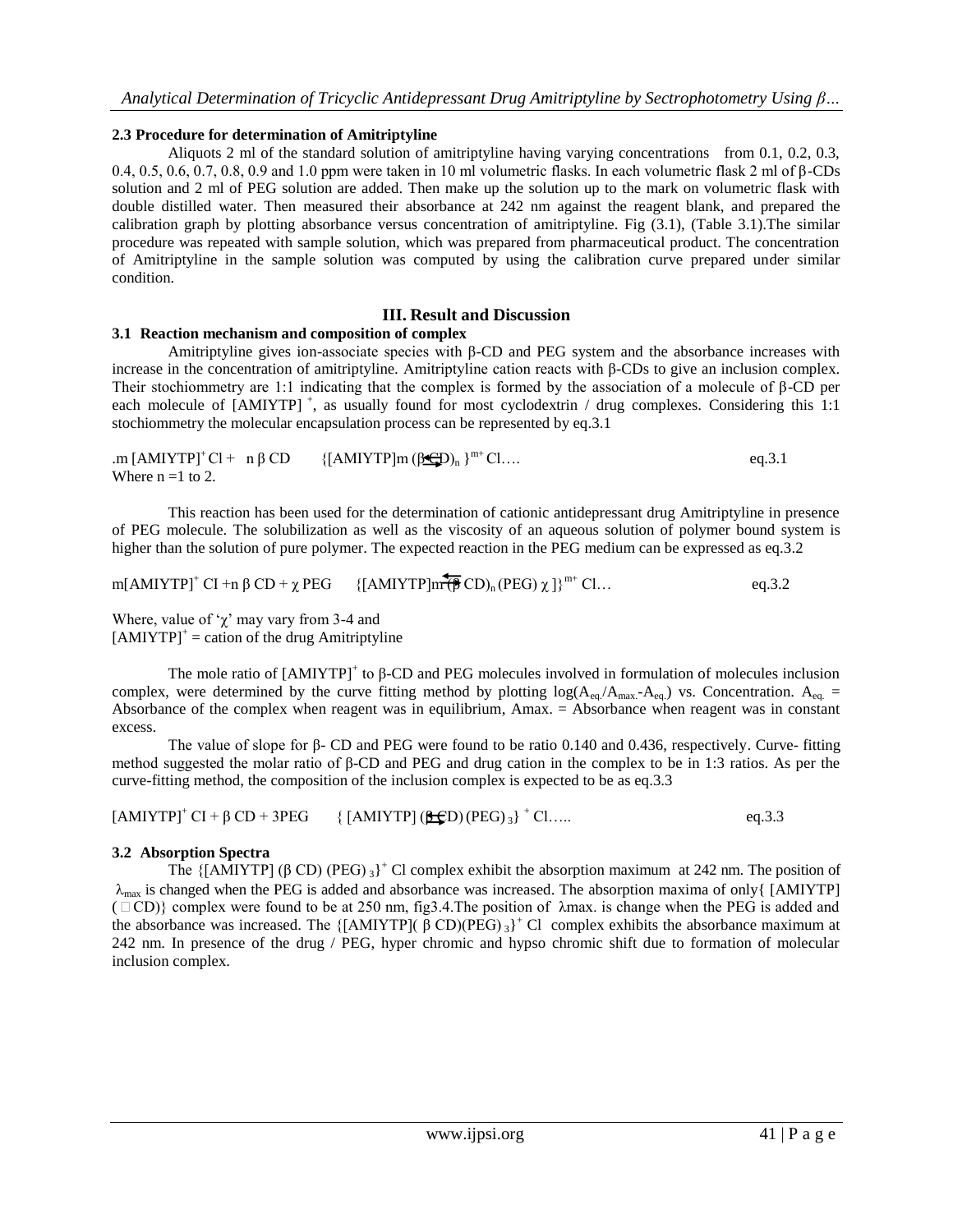

**Fig 3.1** Absorption spectra of {[AMIYTP] (β-CD)} <sup>+</sup> ions – associate complex ions concentration of Amitriptyline 0.5 ppm



**Figure 3.2** Absorption spectra of  $\{[AMIYTP](β\text{-}CD)\}$ <sup>+</sup>Cl and  $\{[(AMIYTP](β\text{-}CD)]$  (PEG)<sub>3</sub>}<sup>+</sup>Cl Ions-associate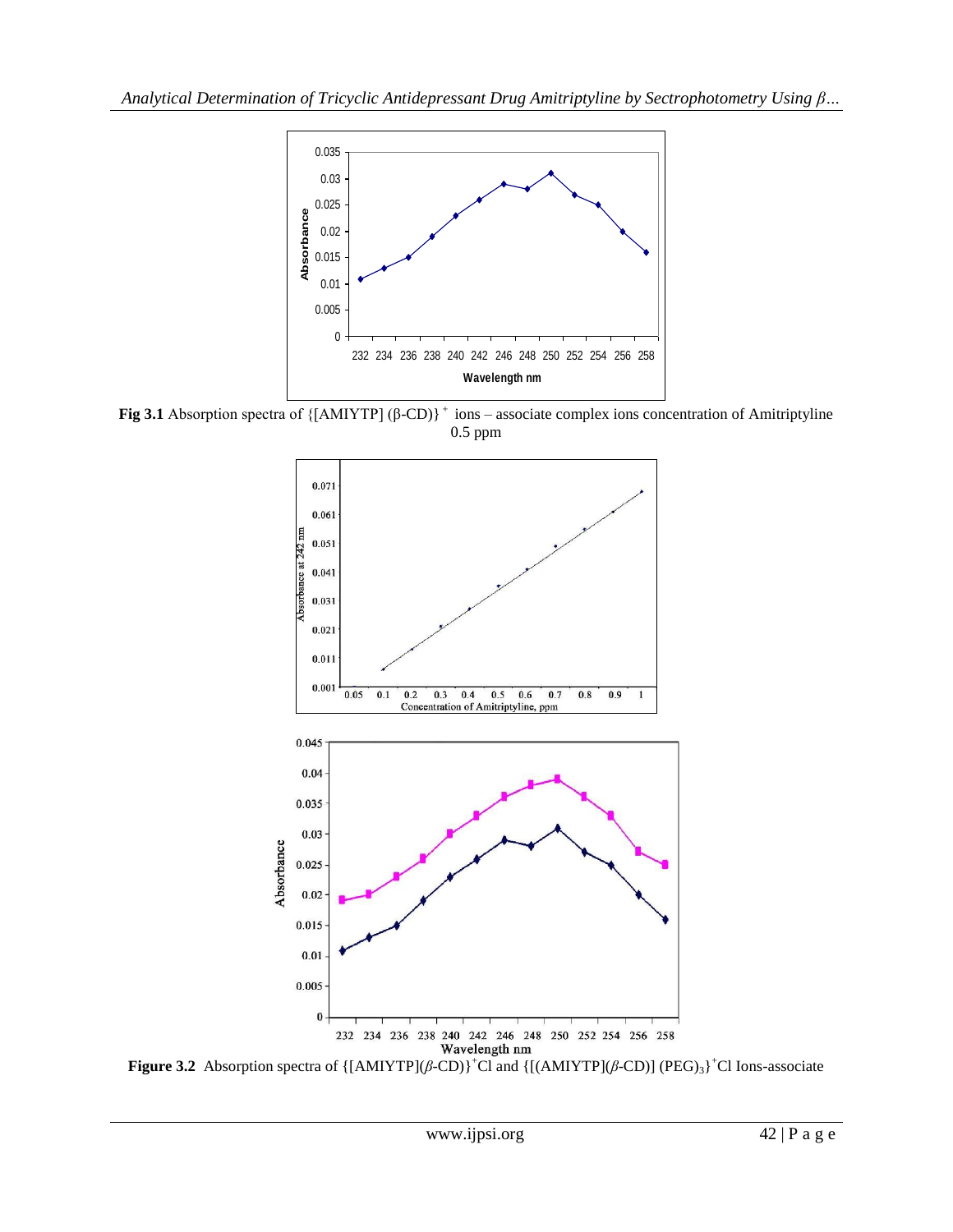| Table-1. The result of analysis of Amitriptyline tablets by proposed and official method. |  |
|-------------------------------------------------------------------------------------------|--|
| Recovery, mg                                                                              |  |

| S.No. | <b>Pharmaceutical Product</b>           | Official Method | Proposed Method  | Error, % |
|-------|-----------------------------------------|-----------------|------------------|----------|
| -1.   | Amit 25, 25 mg                          | $25.3 \pm 0.03$ | $24.87 \pm 0.16$ | 1.6%     |
| 2     | Amitriptyline Hydrochloride tablet 25mg | $25.2 \pm 0.25$ | $24.72 \pm 0.32$ | 1.9%     |

 **Table 2**. Comparison with other established spectrophotometric method

|    | S.No. Method                                                                                                  | (nm)<br>Amers. | Working<br>(ppm) | $Range, R.S. D^*$<br>(%) | Correlation<br>efficient | $Co-$ |
|----|---------------------------------------------------------------------------------------------------------------|----------------|------------------|--------------------------|--------------------------|-------|
|    | Extraction<br>spectrophotometer<br>ammonium<br>reinkate method                                                | 523            | $01 - 60$        | 0.8                      | 0.994                    |       |
| 2. | spectrophotometric<br>Proposed<br>${AMIYTP(\beta CD)(PEG)_3}$ <sup>+</sup> Cl<br>ion associate complex method | 242            | $0.1 - 1.0$      | 2.0                      | 0.998                    |       |

## **IV. Conclusion**

The method was successfully applied for the determination of amitriptyline in the pharmaceutical preparations. The method is very simple as there is no requirement of prior separation or extraction of the complex and the re-agents are cheap and commonly available in routine laboratories. The results obtained from the proposed method were comparable with the established methods. The method has good potential in simplicity and sensitivity.

## **References**

- [1] G. A. Gilman, W. T. Rall, S. A. Nies and P. Taylor, "The Pharmacological Basis of Therapeutics," Ninth Edition, Mc Graw Hill, New York, 1996.
- [2] C. M. Hall and R. A. Nugent, "Encyclopedia of Chemical Technology," John Wiley & Sons, New York, 1992.
- [3] W. C. Bowman and M. L. Rand, "Textbook of Pharma-cology," Blackwell Science Publication, London, 1992.
- [4] J. L. Atwood, J. E. D. Daviess, D. D. Mac Nicol and F. Vogtle, "Comprehensive Supramolecular Chemistry Per-gamon," Oxford, 1996.
- [5] K. A. Connors, "The Stability of Cyclodextrine Complex in Solution," *Chemical Reviews*, Vol. 97, No. 5, 1997, pp. 1325-1357.
- [6] V. T. D'Souza and K. B. Lipkowitz, "Cyclodextrines," *Chemical Reviews*, Vol. 98, 1998, p. 1741.
- [7] D. O. Thompson, "Cyclodextrine—Enabling Excipients, Their Present and Future Use in Pharmaceuticals," Criti-cal Reviews in *Therapeutic Drug Carrier*, Vol. 14, No. 1, 1997, pp. 1-104.
- [8] F. A. Mohamed, H. A. Mohamed, S. A. Hussein and S. A. Ahmed, "A Validated Spectrofluorimeter Method for De-termination of Some Psychoactive Drug,‖ *Journal of Pharmaceutical and Biomedical Analysis*, Vol. 39, No. 1-2, 2005, pp. 139-146.
- [9] J. E. F. Reynolds (Ed.), "The Extra Pharmacopoeia," 30th Edition, The Pharmaceutical Press, London, 1993, p. 8140.
- [10] J. Karpinska, J. Suszymska and J. Trace, "The Spectro-phometric Simultaneous Determination of Amitriptyline and Chloropromazine Hydrochloride in Their Binary Mixture," Microprobe Technology, Vol. 19, 2001, pp. 355- 364.
- [11] A. F. Faten, N. El-Dien, G. Mohamed Gehad and A. Mo-hamed, "Nehad Spectrophoto Metric Determination of Aminopline, Trazodone, Amitriptyline through Using Methyl Orange and Bromocresol Green Reagent," *Spec-trochemi Acta Part A*, Vol. 65, 2006, pp. 26-30.
- [12] A. Tehssen, A. A Kazi, I. H. Mohamed and A. Tal, "Spectrophotometric Determination of Amitriptyline Hy-drochloride in Pure and Pharmaceutical Preparation," *Analytical letters*, Vol. 33, No. 12, 2000, pp. 2477-2490.
- [13] J. O. Onah, "Spectrophotometric Determination of Amitriptyline by Method of Charge Transfer Complexa-tion with Chloranic," Acid *Global Journal of Puro and Applied Science*, Vol. 11, No. 2, 2005.
- [14] W. Micink and M. Tarasiewicz, "Application of Thiocy-nate Complex of Titanium(IV) to the Extractive Spectro-photometric Determination of Amitriptyline Hydrochlo-ride," Microchemical Journal, Vol. 78, No. 107, 1993, pp. 79-88,
- [15] R. M. El-Nashar, N. T. Ghani Abdel and A. A. Bioumy, "Flow Injection Potentiometric Determination of Amitrip-tyline Hydrochloride," *Microchemical Journal*, Vol. 78, No. 2, 2004, pp. 107-113.
- [16] A.L. El-Ansary, W.F. El-Hawary, Y.M. Issa and A.F. Ahmed**, "***Application of Ion-Pairs in Pharmaceutical Analysis. Atomic Absorption Spectrometric Determination of Promazine. Chlorpromazine, Promethazine, Imipramine and Ciprofloxacin Hydrochlorides with Sodium Cobalt nitrite",* Analytical Letters 32(11): 2255-2269, 1999.